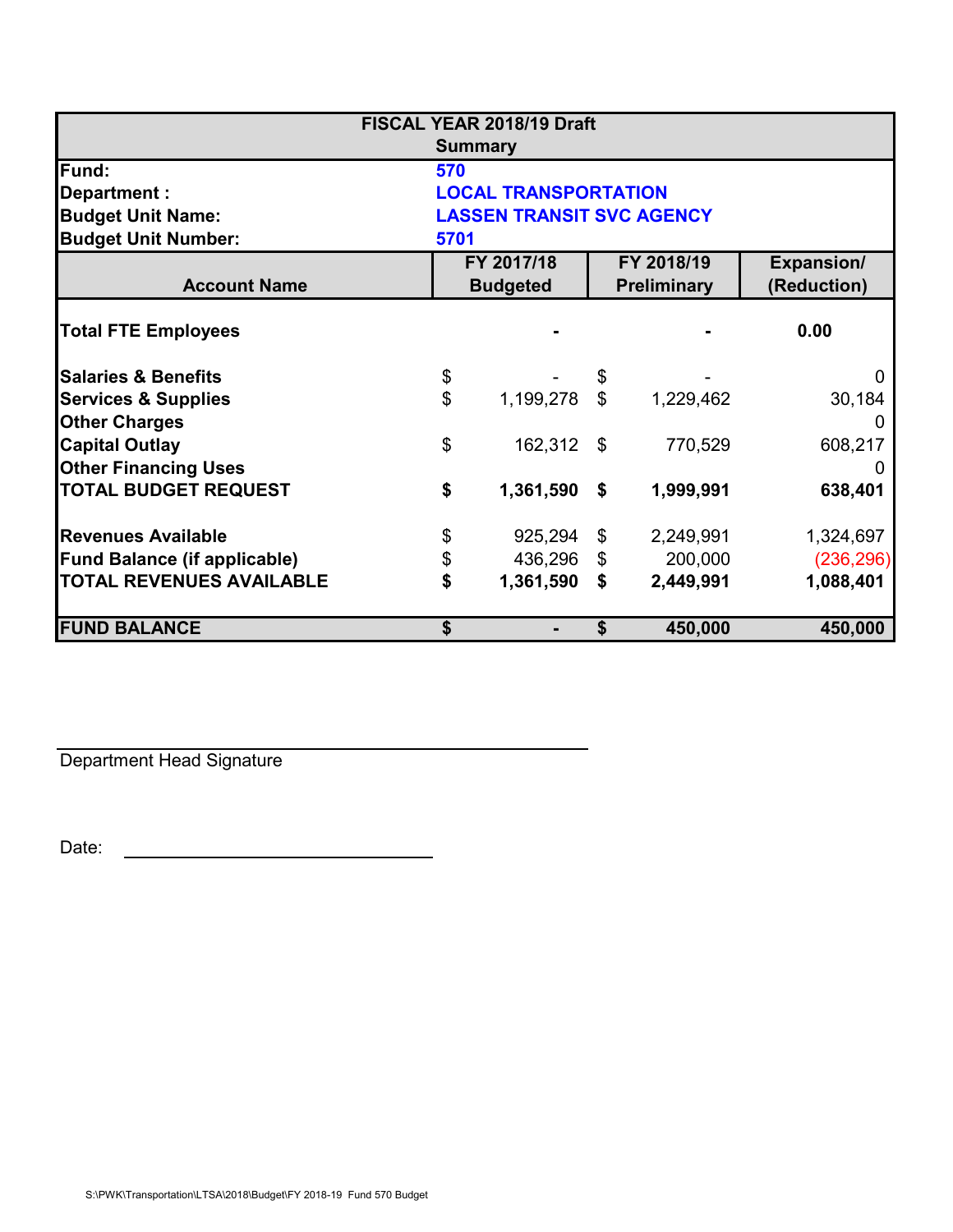## **REVENUES FISCAL YEAR 2018/19 Draft**

| Budget Unit:              |     | LASSEN TRANSIT SERVICE AGENCY Add description of all State and Federal revenues and |
|---------------------------|-----|-------------------------------------------------------------------------------------|
| Fund:                     | 570 | Operating Transfers In. Add lines if needed.                                        |
| <b>Budget Unit # 5701</b> |     |                                                                                     |

|                |                               |                                         | FY 2015/16     | FY 2016/17     | FY 2017/18   | FY 2018/19      |
|----------------|-------------------------------|-----------------------------------------|----------------|----------------|--------------|-----------------|
| <b>Account</b> | <b>Account Name</b>           | <b>Description</b>                      |                |                |              |                 |
|                |                               |                                         | <b>ACTUALS</b> | <b>ACTUALS</b> | <b>FINAL</b> | <b>ESTIMATE</b> |
| 2003000        | <b>INTEREST</b>               |                                         |                |                |              |                 |
| 2006200        | STATE-OTHER                   |                                         |                |                |              |                 |
| 2007200        | FEDERAL-OTHER                 | FED TRAN ASST (FTA 5311)                |                | 196,394        | 374,662      | 192,565         |
| 2007200        | FEDERAL-OTHER                 | FED TRAN PURCH ASST (FTA 5339)          |                |                |              | 618,486         |
| 2007400        | OTHER GOVERNMENT AGENCIES     | LTF FUND 571 (operations)               |                |                |              |                 |
| 2007401        | OTHER GOVERNMENT - LCTC       | LCTC FUND 571 1/4% sales tax & interest | 219,903        |                |              |                 |
| 2010603        | <b>BUS FARES</b>              |                                         | 173,468        | 132,029        | 170,000      | 130,000         |
| 2010700        | <b>INTERFUND REVENUE</b>      |                                         |                |                |              |                 |
| 2011200        | <b>MISCELLANEOUS</b>          |                                         | 1,753          |                |              |                 |
| 2011201        | PRIOR YEAR CANCELLED WARRANTS |                                         |                |                |              |                 |
| 2012200        | OPERATING TRANSFERS-IN        | <b>LCTC FUND 571</b>                    |                | 276,305        | 99,827       | 583,119         |
| 2012200        | <b>Bus Reserve</b>            | LCTC Fund 571                           |                |                |              | 296,000         |
| 2012200        | OPERATING TRANSFERS-IN        | STA FUND 572                            |                | 138,176        | 123,493      | 228,056         |
|                | Deferred Inflows              | STA FUND 572 (SGR)                      |                |                |              | 43,222          |
|                | Deferred Inflows              | PTMISEA Fund 573                        | 232,070        |                | 97,000       | 88,000          |
|                | Deferred Inflows              | CalOES Fund 573                         |                |                | 60,312       | 24,124          |
|                | Deferred Inflows              | <b>LCTOP</b>                            |                |                |              | 46,419          |

| <b>TOTAL</b><br>627.194<br>742,904<br>02/ | 925,294 | 2,249,991 |
|-------------------------------------------|---------|-----------|